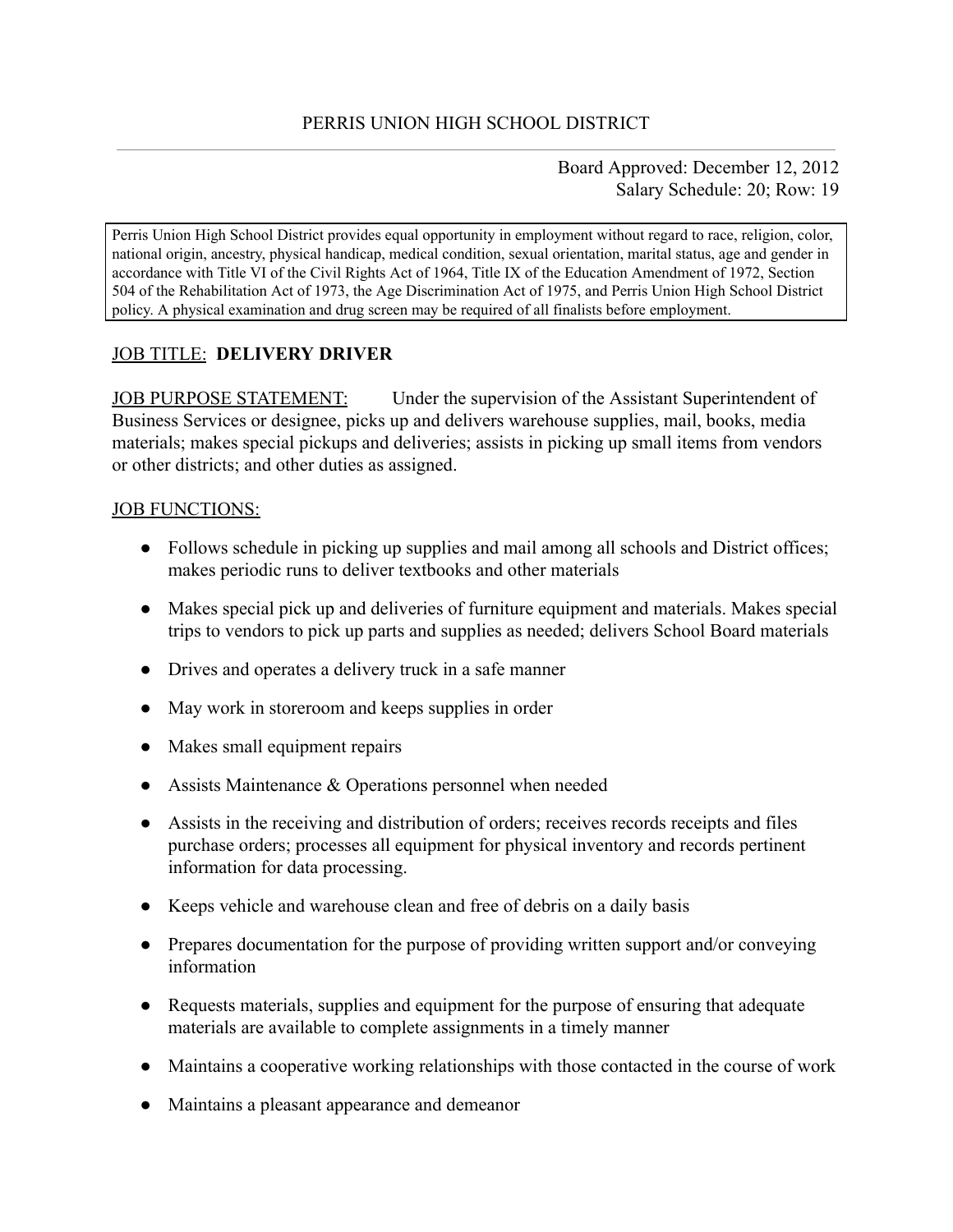## **JOB TITLE: DELIVERY DRIVER Page 2**

### JOB FUNCTIONS - continued

• Performs other related duties as assigned or needed

### PHYSICAL ABILITIES:

- Visual ability to read handwritten/typed documents and instructions, perform warehouse duties, and read the display screen of various equipment and machines
- Able to perform and sustain heavy manual labor
- Able to learn school procedures, standard supplies, and common parts
- Able to communicate effectively with school and office personnel
- Able to work in a student environment while modeling a positive work ethic
- Able to conduct verbal conversation in English
- Able to hear normal range verbal conversation (approximately 60 decibels)
- Able to push and/or pull a variety of tools and equipment weighing up to 50 pounds
- Able to sit, stand, stoop, kneel, bend, lift (50 pounds), carry (50 pounds), climb, and walk
- Able to exhibit a full range of motion for shoulder, elbow, back, hip, and knee
- Able to perform the duties of a warehouse worker and deliver driver
- Able to demonstrate manual dexterity necessary to perform fine maintenance procedures and operate both manual and power hand tools in a safe and effective manner
- Lifting, carrying, pushing, pulling or moving various heavy objects
- Able to operate a variety of maintenance motor vehicles in a safe and effective manner

#### JOB QUALIFICATIONS:

#### Education:

● High School Diploma or General Education Diploma